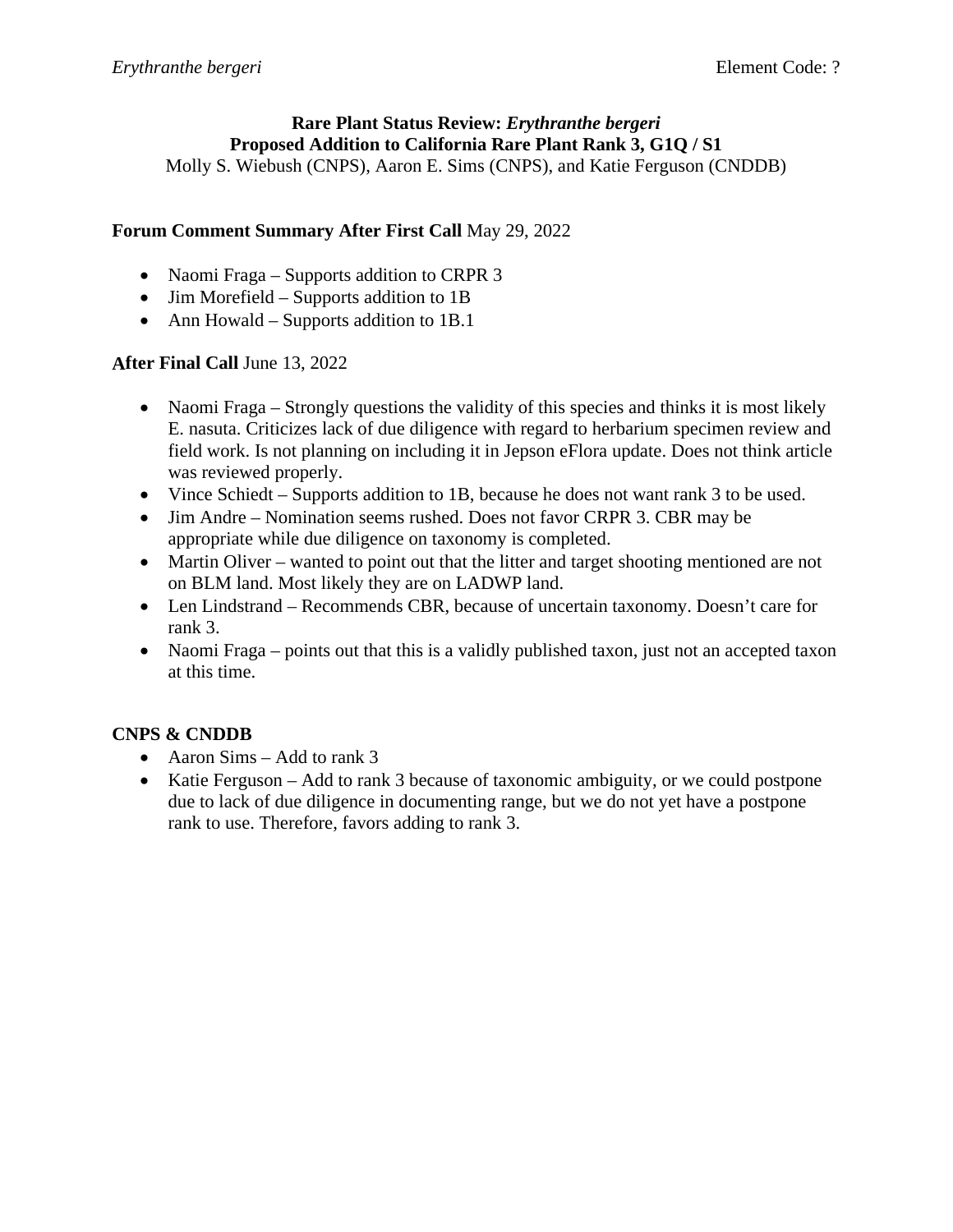

#### **New Topics**

Forum Rare Plant Status Review

# **Erythranthe bergeri**

This topic is closed.

edean Administrator **Site Admin** Join Date: Apr 2021 | Posts: 100

### **Erythranthe bergeri**

05-05-2022, 01:44 PM

#### Rare Plant Status Review: Erythranthe bergeri Proposed Addition to California Rare Plant Rank 3, G1Q / S1

Molly S. Wiebush (CNPS), Aaron E. Sims (CNPS), and Katie Ferguson (CNDDB) 5 May 2022

This status review is being expedited through an agreement between the California Native Plant Society and the Center for Plant Conservation (CPC), with contributions from the state of California, CPC, and the California Plant Rescue initiative. Aside from being advanced as part of this agreement, the process, content, and information provided herein is not altered, modified, or developed differently in any way or form compared to other status reviews developed by CNPS.

#### **Background and Taxonomy**

*Erythranthe bergeri* Nesom is an annual herb in Phrymaceae that is known only from northwestern Inyo County, California. Described in 2020, it is not included in *The Jepson Manual* (Thompson 1993), the Jepson eFlora (Fraga 201, or Flora of North America North of Mexico (Nesom and Fraga 2019). It was first collected in 2020 (Berger s.n., RSA) (Nesom and Berger 2020).

It is most similar to *Erythranthe nasuta*, "but different in its evenly and densely hirtellous vestiture (stems, leaves, calyx), connate-perfoliate distal leaves, the distalmost pairs forming cuplike structures with upturned margins, leaf margins shallowly and irregularly dentate-serrate, and its calvees with raised-thickened ridges and membranous inter-ridge areas" (Nesom and Berger 2020). There are no records of E. nasuta in Inyo County (Calflora 2022, CCH2 2022). The connate-perfoliate leaves of E. bergeri distinguish it from most other *Erythranthe* species; "[t]he only other species of *Erythranthe* with connate-perfoliate leaves is E. glaucescens [...], which is restricted to Butte and Tehama counties (California) and is characterized by broadly bilabiate, herkogamous-allogamous flowers and glabrousglaucous vestiture" (Berger and Nesom 2020).

Erthranthe bergeri is in Erythranthe section Simiola, a complex section with poorly understood species boundaries (Fraga pers. comm. 2022). Herbarium records have not been reviewed for this

#1 □

 $\mathbf x$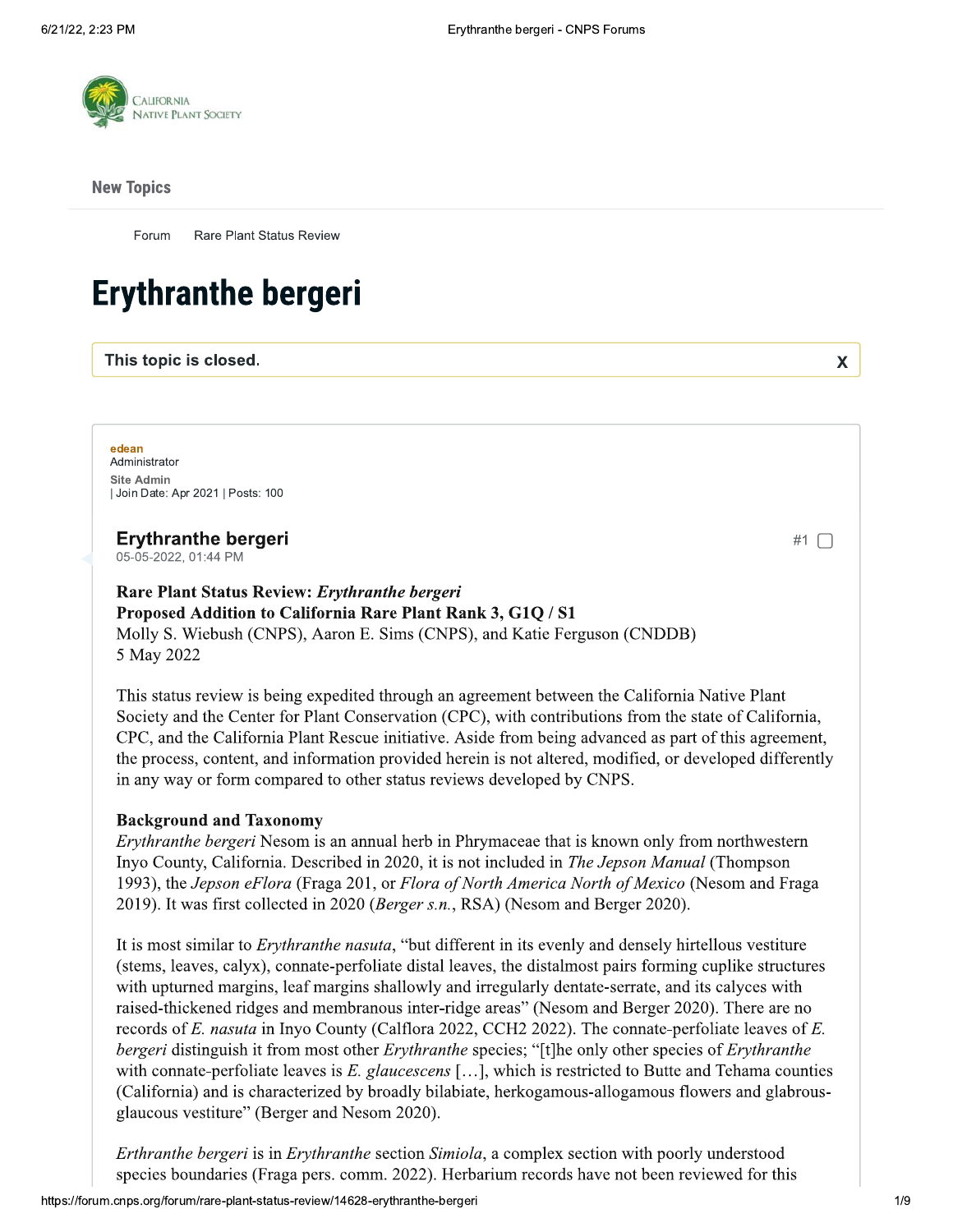species (Nesom pers. comm. 2022). Searches for additional populations will be done later this year (Berger pers. comm. 2022, Fraga pers. comm. 2022), but currently this species is only known from its type locality. More data, including molecular studies, a search of herbarium records and more field work are probably needed before E. bergeri can be considered for addition in the *Jepson eFlora* (Fraga pers. comm. 2022).

Erythranthe bergeri is named for Matt Berger, who first discovered it.

## Ecology

*Erythranthe bergeri* occurs in granite substrate at the bottom of a seasonal creek, where it grows from fissures and stagnant pools in the rocks (Berger pers. comm. 2022). *Erythranthe bergeri* was in flower and fruit in May of 2020 and probably flowers April to May. It was found at an elevation of 4060 feet (Nesom and Berger 2020, Berger pers. comm. 2022). Species associates include: *Myriopteris covillei*, Lomatium rigidum (CRPR 4.3), Eremogone ferrisiae, Thelypodium laciniatum, Eriogonum nudum var. westonii and Ivesia saxosa (Berger pers. comm. 2022, CNPS 2022).

## **Distribution and Abundance**

*Erythranthe bergeri* is endemic to Inyo County in the east of the Sierra Nevada (SNE) bioregion. It is currently known from only one recent occurrence (the type collection) on BLM land 3.2 miles northwest of Big Pine; the population consists of 20–50 individuals (Berger pers. comm. 2022). This area has not been thoroughly surveyed (CCH2 2022).

### **Status and Threats**

*Erythranthe bergeri* is found near a BLM pullout that is frequently used for camping and target shooting. Litter is common, "but the plants are up a rocky drainage and don't seem to be threatened" by these activities (Berger pers. comm. 2022).

### Summary

Due to the paucity of data for this species, CNPS and CNDDB recommend adding E. bergeri to CRPR 3. The G1Q global rank is recommended, because further investigation of this species may lead to a change in its classification. If knowledge on the distribution, threats, and rarity status of E. bergeri changes in the future, we will re-evaluate its status at that time.

### **Recommended Actions**

CNPS: Add Erythranthe bergeri to CRPR 3 CNDDB: Add Erythranthe bergeri to G1Q / S1

# **Draft CNPS Inventory Record**

Erythranthe bergeri Nesom Berger's monkeyflower Phrymaceae USDA Plants Symbol: not available Synonyms: none CRPR<sub>3</sub> Counties: Inyo **Big Pine 3711823** General habitat: Great Basin scrub Microhabitat: Rocky, granitic, vernally mesic Elevation: 1235 meters Life form: annual herb. Blooms: April to May. Threats: Potentially threatened by recreational activities. Taxonomy: Similar to *Erythranthe nasuta*; differs in having cup-shaped, perfoliate distal leaves. References: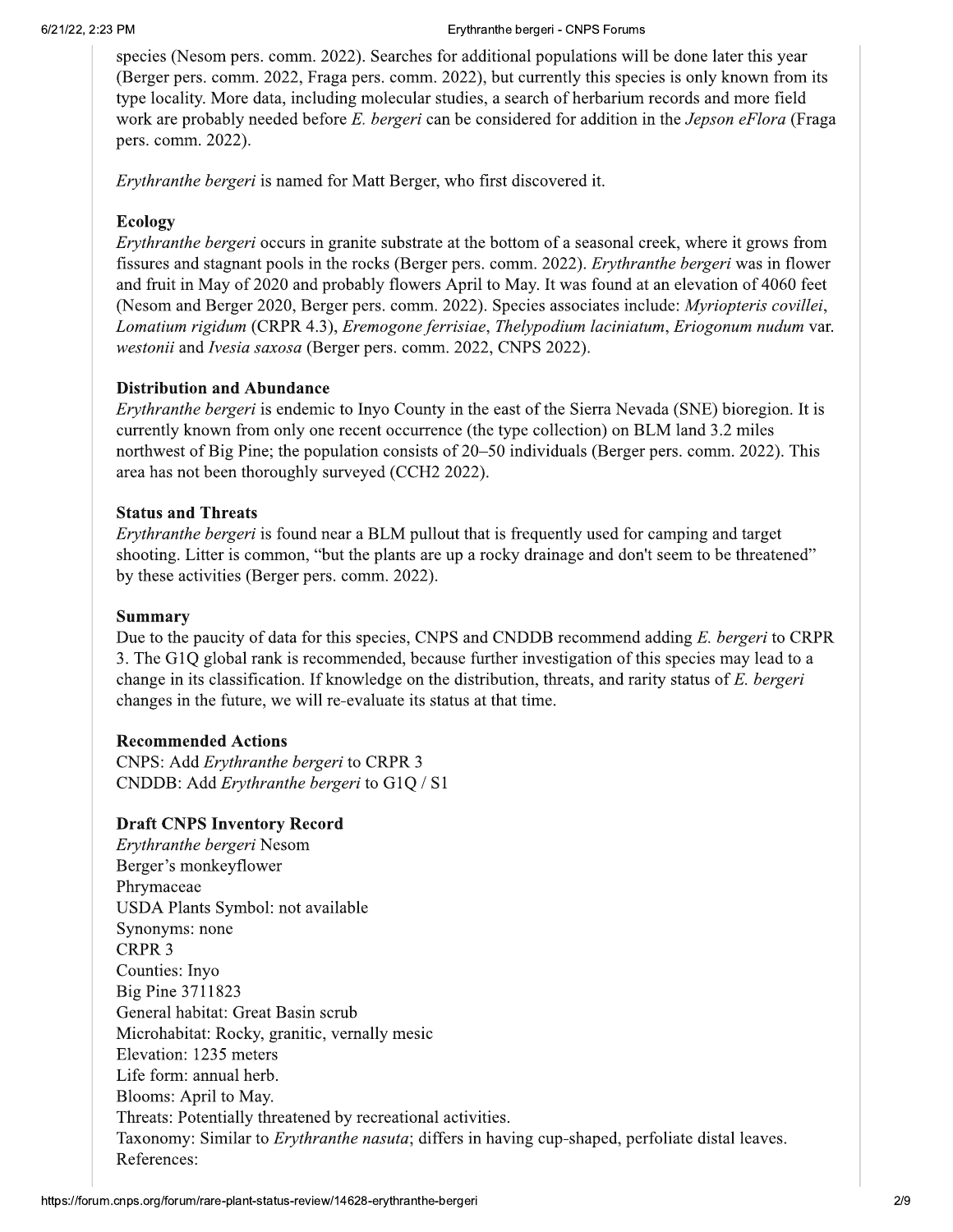• Original description: *Phytoneuron* 77: 1–25 (2020).

#### **Literature Cited**

Califora. 2022. Information on wild California plants for conservation, education, and appreciation. Website http://www.calflora.org/ [accessed April 2022].

[CCH2] Consortium of California Herbaria Portal 2. 2022. Data provided by the participants of the Consortium of California Herbaria and the California Phenology Thematic Collections Network (CAP-TCN). Regents of the University of California, Berkeley and Cal Poly, San Luis Obispo. Website http//:www.cch2.org/portal/index.php [accessed April 2022]

[CNPS] California Native Plant Society, Rare Plant Program. 2022. Inventory of Rare and Endangered *Plants of California* (online edition, v9-01 1.0). Website https://www.rareplants.cnps.org [accessed 1 March 2022].

Fraga, N. S. 2018. Erythranthe. In: Jepson Flora Project (eds.), Jepson eFlora. Website http://ucjeps.berkeley.edu/eflora/ef....php?tid=19622 [accessed March 2022].

Nesom, G. L. and M. Berger. 2020. New species of monkeyflower (*Erythranthe: Phrymaceae*) from the California Sierra. *Phytoneuron* 77: 1–25. (Taxonomic treatment.)

Nesom, G. L. and N. S. Fraga. 2019. *Erythranthe* Spach, in Flora of North America Editorial Committee (eds.), Flora of North America North of Mexico, Volume 17. Website http://www.efloras.org/florataxon.as...axon id=107275 [accessed March 2022]. Thompson, D. M. 1993. Mimulus (Scrophulariaceae). in Hickman, J. C. (ed.), The Jepson manual: Higher plants of California. University of California Press, Berkeley, CA. Website: https://ucjeps.berkeley.edu/cgi-bin/...t.pl?7177,7386 [accessed March 2022].

#### **Personal Communications**

Berger, Matt. 2022. Email correspondence about *Erythranthe angulosa* and *Erythranthe bergeri*. Personal communication 18 March 2022.

Fraga, Naomi. 2022. Email correspondence about Erythranthe angulosa and Erythranthe bergeri. Personal communication. 6 April 2022.

Nesom, Guy. 2022. Email correspondence about Erythranthe angulosa and Erythranthe bergeri. Personal communication. 4 April 2022.

#### **Attached Files**

ErythrantheBergeri 20220055 StsRevAdd.zip (69.3 KB, 1 view)

Last edited by edean; 05-05-2022, 04:57 PM.

Tags: None

Edit Quote

**NaomiFraga** Forum Member | Join Date: Apr 2020 | Posts: 17

05-05-2022, 02:25 PM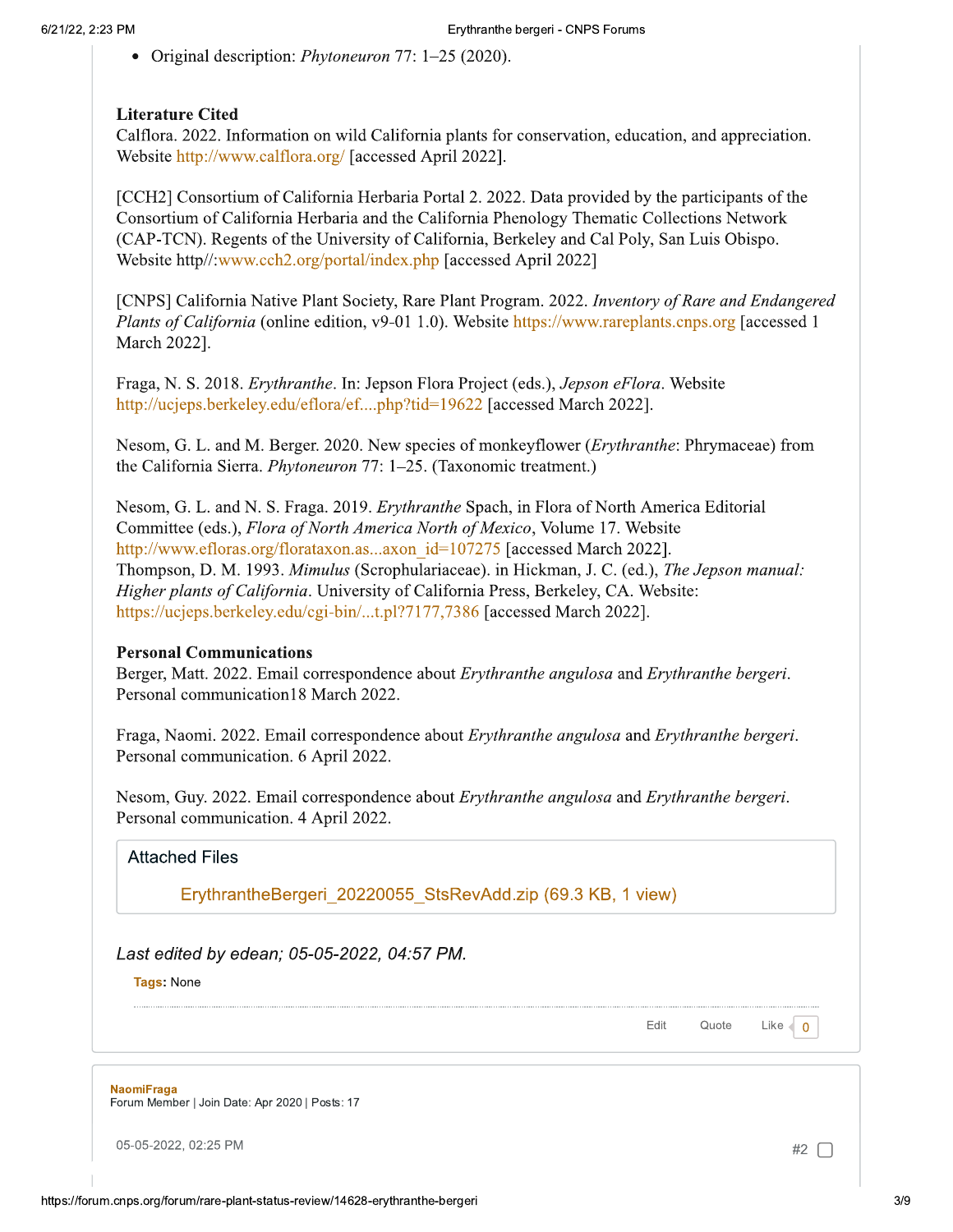| Provided the current available information I support the ranking of 3. |  |                    |                  |
|------------------------------------------------------------------------|--|--------------------|------------------|
|                                                                        |  | Edit Quote Comment | Like $\bullet$ 0 |
|                                                                        |  |                    |                  |
|                                                                        |  |                    |                  |

jdmore

Jim Morefield | Join Date: Mar 2007 | Posts: 45

05-10-2022, 01:01 PM

When contemplating adding something directly to list 3, without previously having been on any other list, I think two questions need to be considered first:

1. What specific information is missing and needed to either move the species to another list, or to remove it from consideration entirely?

2. What is the realistic timeframe we can expect for that information to become available while the species sits on List 3?

If we assumed for a moment that the existing scientific information on this taxon represents the true picture of its taxonomy and status, I'm quessing it would be proposed at 1B.2 or 1B.1 instead (due to intrinsic rarity and drought, if nothing else). Unless there are already concrete near-term plans to obtain all of the needed additional information, it doesn't seem likely that the apparent status of the species would change significantly in the foreseeable future.

My impression (correct me if mistaken) is that things on List 3 don't tend to be prioritized for research funding, or for sensitive species designations by land management agencies.

Given the apparent vulnerability of this taxon based on the best currently available scientific information, I think it would be prudent to err on the side of caution and place this species on List 1B instead.

| Last edited by jdmore; 05-10-2022, 01:06 PM. |      |         |      |
|----------------------------------------------|------|---------|------|
|                                              | ™ote | Comment | ∟ike |
|                                              |      |         |      |

**Ann Howald** 

Forum Member | Join Date: Dec 2005 | Posts: 41

05-11-2022, 10:52 AM

#4  $\Box$ 

#3  $\Box$ 

Jim makes some good points. While List 3 is not exactly where rare plants go to die, it's close. Just because a taxon is problematic, this does not mean that someone is working on the problems. Since taxonomic researchers are becoming rarer than rare plants, it can be many years, or essentially never, before some of these issues are resolved. Agencies have their own research priorities, and List 3 plants are not typically on their radar screens for listing because of their uncertain status. Academic researchers want to do what they want to do. Consultants who conduct rare plant surveys for individual projects may not focus on List 3 plants because: 1) there are taxonomic issues so no good keys or other identification information exists, and/or 2) distribution and habitat information is not known due to 1). It would be nice to think that there are numbers of qualified volunteers eager to go out and look for new locations of List 3s on their own but in my experience this is not the case.

CNPS could make List 3 species problems more resolvable by: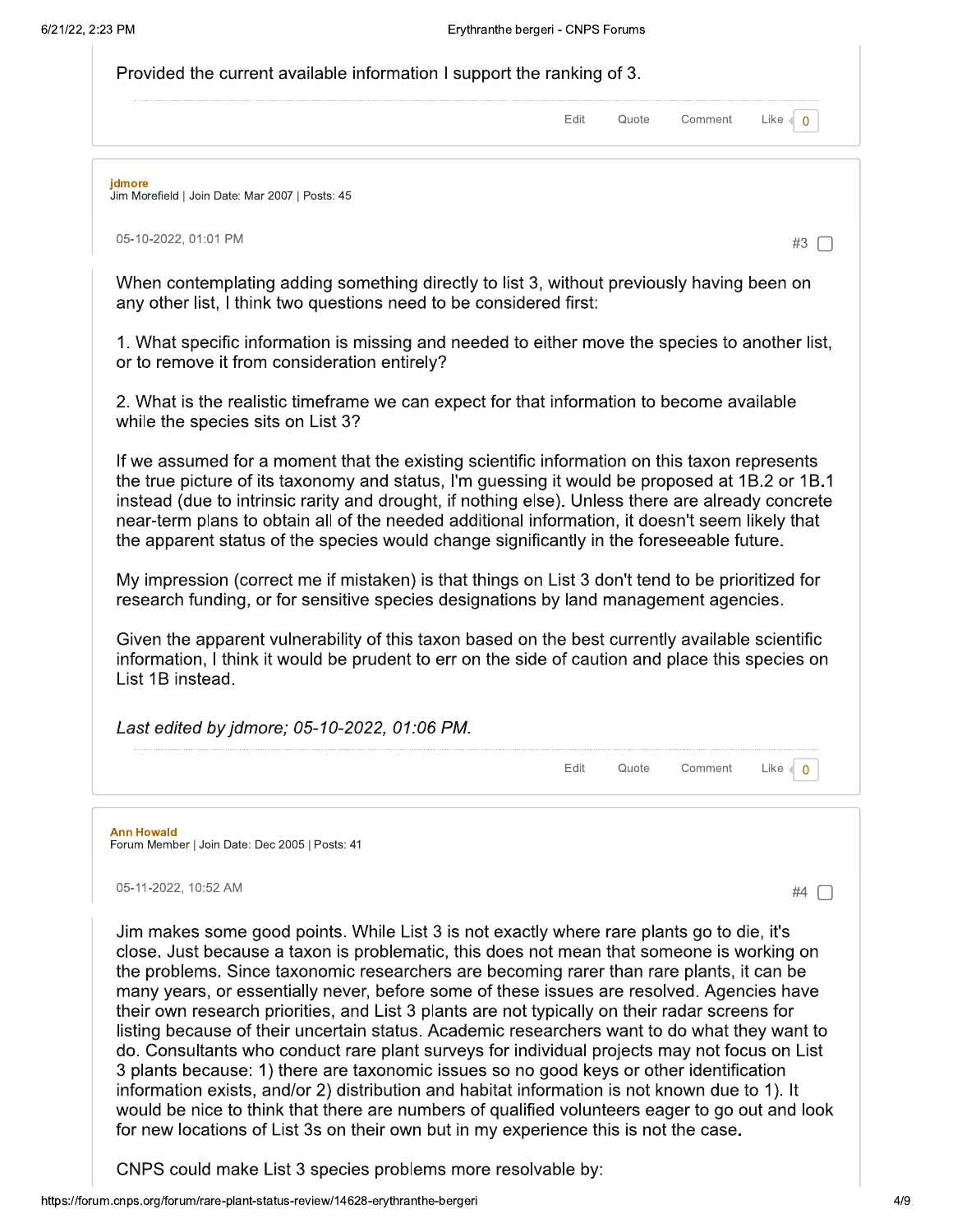1) Setting a time limit (2 years?) for plants on List 3, and requiring further review at that time.

2) Publicizing and funding appropriate research on List 3s if the issues are taxonomic. Present "research needed" lists at conferences?

3) If the issues are abundance/distribution related, actively organizing field searches for the species in question. Rare Plant Treasure Hunts should prioritize List 3s.

So, given that, as far as I know, we do not have any of the above in place, and given the apparent rarity of the taxa in review, and the unknowns of climate change not to mention hungry beasts, I would lean towards 1B.1 for these two, AND organize searches asap to figure out whether their apparent rarity holds. Changes in CNPS status, if needed, do require more staff time, but this would be the case whether the taxon is initially List 3 or 1B. Better to go with the protection on these. If past practices hold, 1B status means these "automatically" would be elevated to Sensitive status by Inyo NF, providing an important level of protection.



05-30-2022, 06:53 AM

I strongly question the validity of this taxon and I am would caution against the description of new taxa in Erythranthe section Simiola when such little information is available such as with the description of Erytranthe bergeri. A more robust phylogenetic framework needs to be established to sort out relationships, especially regarding morphologically diverse taxa and especially for putatively self-pollinating taxa where populations can fix for an uncommon or unusual character. Without such a framework we might end up describing hundreds of species due to unusual or distinct morphologies, but where other evidence would suggest (genetic or ecological) they should be included within in the circumscription of a more widespread and morphologically variable species.

In particular Erythranthe bergeri is identified as being distinct from E. nasuta due to vestiture which is not always a reliable character (it is noted in the FNA treatment that E. nasuta is sometimes hirtellous distally), leaf margins that are dentate (again a variable character), and calyces with raised thickened ridges (which is common). The primary difference that is described are the connate perfoliate distal leaves. The FNA description for E. nasuta says that the leaves are petiolate and narrowly flanged, but I am sure with more observations one could find several example of individual specimens or populations with connate leaves at the base such as this iNaturalist observation. The cupping is seemingly different, but again its a highly variable species complex. https://www.inaturalist.org/observations/110719519

Erythranthe nasuta is an incredibly variable taxon, and E. bergeri is probably best identified as E. nasuta. I don't think Nesom would have considered holding on publishing until more information was available. I was asked to review it on Nov 3. I replied on November 9 that I would like to review it but I have been swamped and asked for a couple of weeks. It was published without my review on Nov. 20. I am not sure if it was reviewed by others.

A rare plant rank of 3 is a Review List: Plants about which more information is needed. I think this taxon fits the bill. It has a name now so we need to consider it, but as one of the few taxonomic experts of Phrymaceae, I am not convinced this is should be recognized. As such I am not working on including it he Jepson eflora treatment. I will be making the effort to visit this populaution and also to visit more E. nasuta in and around Inyo County of which there are not many specimens or iNat observation (yet). If we are questioning the validity of list 3,

#5  $\Box$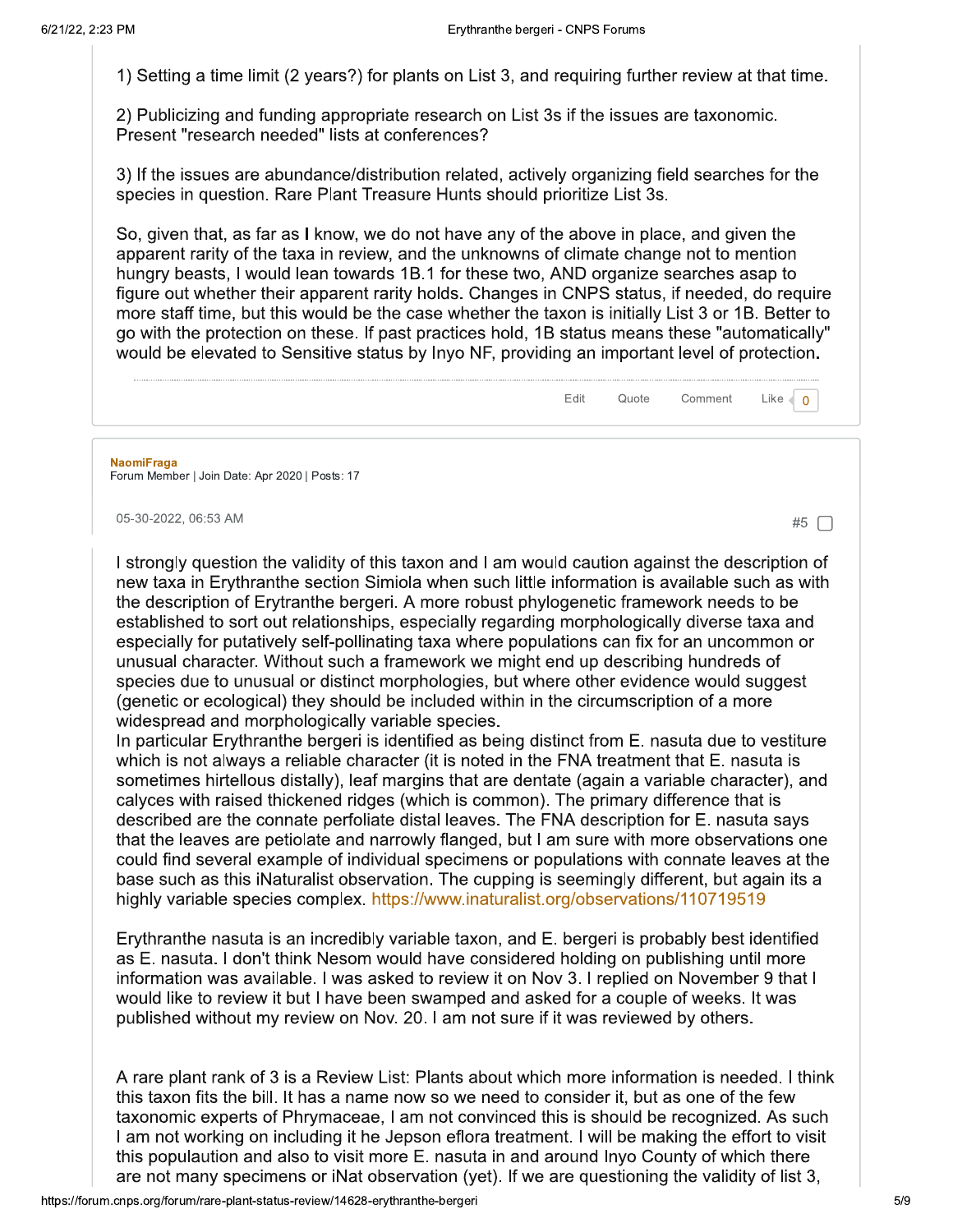| Last edited by NaomiFraga; 05-30-2022, 08:47 AM.                                                                                                                                                                                                                                                                                                                                                                                                                                                                                                                                             |               |         |                                  |
|----------------------------------------------------------------------------------------------------------------------------------------------------------------------------------------------------------------------------------------------------------------------------------------------------------------------------------------------------------------------------------------------------------------------------------------------------------------------------------------------------------------------------------------------------------------------------------------------|---------------|---------|----------------------------------|
|                                                                                                                                                                                                                                                                                                                                                                                                                                                                                                                                                                                              | Edit<br>Quote | Comment | Like $\triangleleft$<br>$\Omega$ |
| <b>NaomiFraga</b><br>Forum Member   Join Date: Apr 2020   Posts: 17                                                                                                                                                                                                                                                                                                                                                                                                                                                                                                                          |               |         |                                  |
| 05-30-2022, 07:22 AM                                                                                                                                                                                                                                                                                                                                                                                                                                                                                                                                                                         |               |         | #6                               |
| Also if we want the field of taxonomy and sysyematics to be taken more seriously then we<br>should do our due diligence with our work prior to publication to ensure we have robust data<br>to support our hypothesis. More than one year of observations and surveys, plus a more<br>through review of the herbarium specimen record should be a minimum for a proposed new<br>taxon. This taxon does not have that currently.                                                                                                                                                              |               |         |                                  |
| Last edited by NaomiFraga; 05-30-2022, 08:45 AM.                                                                                                                                                                                                                                                                                                                                                                                                                                                                                                                                             |               |         |                                  |
|                                                                                                                                                                                                                                                                                                                                                                                                                                                                                                                                                                                              | Edit<br>Quote | Comment | Like $\bigcirc$ 0                |
| <b>Vince</b><br>Forum Member   Join Date: Oct 2006   Posts: 72                                                                                                                                                                                                                                                                                                                                                                                                                                                                                                                               |               |         |                                  |
| 05-30-2022, 08:06 AM                                                                                                                                                                                                                                                                                                                                                                                                                                                                                                                                                                         |               |         | #7                               |
|                                                                                                                                                                                                                                                                                                                                                                                                                                                                                                                                                                                              |               |         |                                  |
|                                                                                                                                                                                                                                                                                                                                                                                                                                                                                                                                                                                              |               |         |                                  |
|                                                                                                                                                                                                                                                                                                                                                                                                                                                                                                                                                                                              |               |         |                                  |
|                                                                                                                                                                                                                                                                                                                                                                                                                                                                                                                                                                                              | Edit<br>Quote | Comment | Like $\bigcirc$                  |
|                                                                                                                                                                                                                                                                                                                                                                                                                                                                                                                                                                                              |               |         |                                  |
| As with Erytranthe angulosa, I strongly support CRPR 1B at this time.<br>CNPS should empty the CRPR 3 dustbin, where many taxa have languished for decades.<br>Plants placed in CRPR 3 are virtually never considered during the CEQA/NEPA process, so<br>they might as well be CBR. There is no meaningful protocol for conserving them. If (and<br>when) the taxonomic uncertainties are cleared up, this very rare plant can be re-evaluated<br>and either kept at 1B or downgraded to a 4 or CBR.<br>jimandre<br>Forum Member   Join Date: Mar 2006   Posts: 246<br>05-30-2022, 10:35 AM |               |         | #8                               |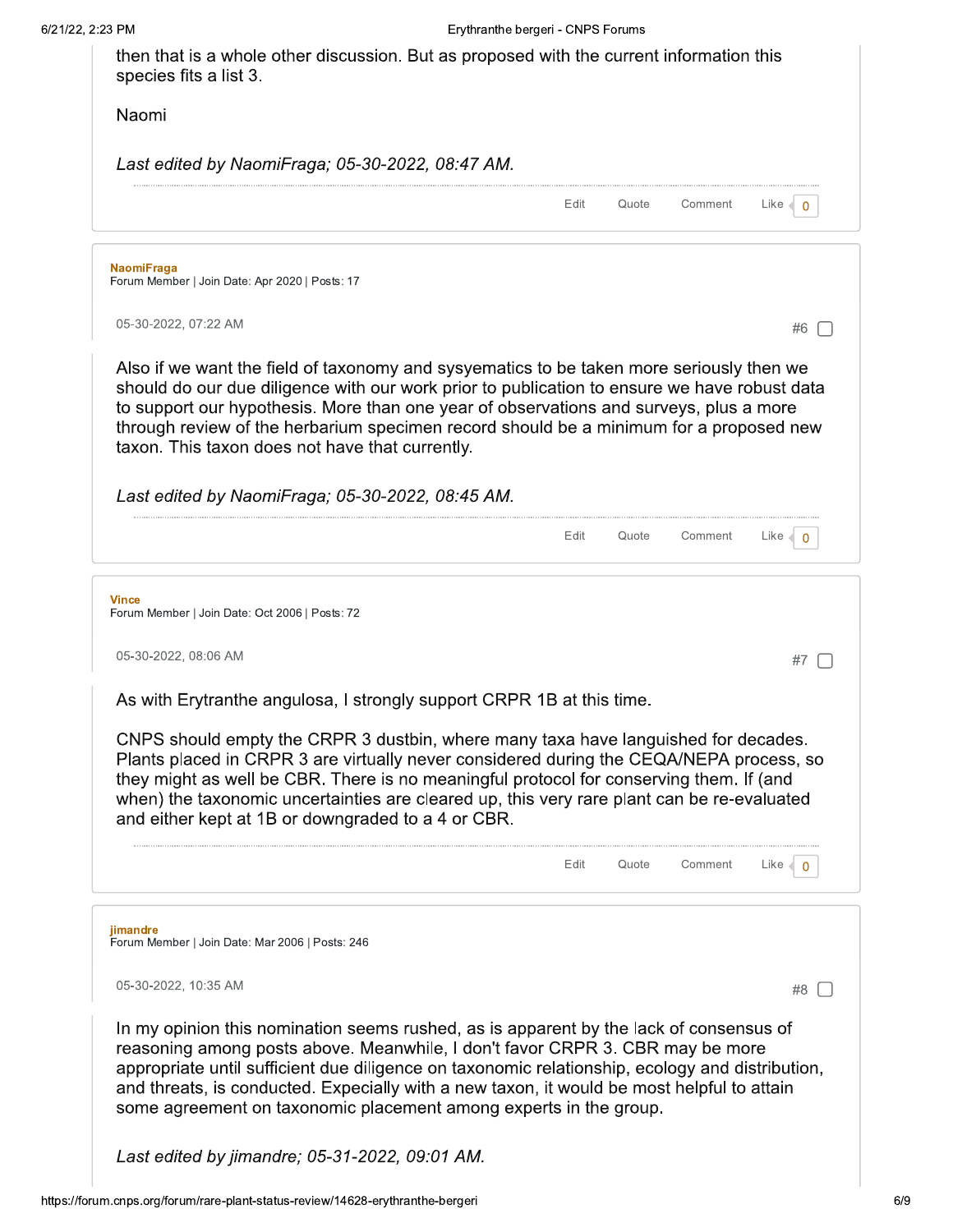|                                                                                                                                                                                                                                                                                                                                                                                                                          | Edit | Quote | Comment | Like<br>$\Omega$ |
|--------------------------------------------------------------------------------------------------------------------------------------------------------------------------------------------------------------------------------------------------------------------------------------------------------------------------------------------------------------------------------------------------------------------------|------|-------|---------|------------------|
| edean<br>Administrator                                                                                                                                                                                                                                                                                                                                                                                                   |      |       |         |                  |
| <b>Site Admin</b><br>  Join Date: Apr 2021   Posts: 100                                                                                                                                                                                                                                                                                                                                                                  |      |       |         |                  |
| 06-03-2022, 09:01 AM                                                                                                                                                                                                                                                                                                                                                                                                     |      |       |         | #9               |
| Comment provided to Ellen Dean from Martin Oliver by email on June 2, 2022: "My comment<br>isn't about the species or potential CRPR listing rather just a clarification about land status<br>for Erythranthe bergeri.                                                                                                                                                                                                   |      |       |         |                  |
| The description says:<br><b>Status and Threats</b><br>Erythranthe bergeri is found near a BLM pullout that is frequently used for camping                                                                                                                                                                                                                                                                                |      |       |         |                  |
| and target shooting. Litter is common, "but the plants are up a rocky drainage and<br>don't seem to be threatened" by these activities (Berger pers. comm. 2022).                                                                                                                                                                                                                                                        |      |       |         |                  |
|                                                                                                                                                                                                                                                                                                                                                                                                                          |      |       |         |                  |
|                                                                                                                                                                                                                                                                                                                                                                                                                          |      |       |         |                  |
|                                                                                                                                                                                                                                                                                                                                                                                                                          |      |       |         |                  |
|                                                                                                                                                                                                                                                                                                                                                                                                                          |      |       |         |                  |
|                                                                                                                                                                                                                                                                                                                                                                                                                          |      |       |         |                  |
|                                                                                                                                                                                                                                                                                                                                                                                                                          |      |       |         |                  |
|                                                                                                                                                                                                                                                                                                                                                                                                                          |      |       |         |                  |
| Looking at the location data, the plants ARE on BLM managed land, however the "BLM<br>pullout that is frequently used for camping and target shooting" is NOT BLM managed land. I<br>believe the pullout/camping area is on LADWP owned land.<br>Thanks,<br>Martin<br>Martin Oliver<br>Botanist, Bishop Field Office<br>Bureau of Land Management, CA<br>Department of the Interior, Region 10 (California, Great Basin) | Edit | Quote | Comment | Like<br>0        |
| <b>Len Lindstrand III</b><br>Forum Member   Join Date: Oct 2009   Posts: 20                                                                                                                                                                                                                                                                                                                                              |      |       |         |                  |
| 06-03-2022, 04:04 PM                                                                                                                                                                                                                                                                                                                                                                                                     |      |       |         | #10              |

addition to CRPR 3 seemed odd to me, given most of those plants have taxonomic issues.<br>So we have a valid species, why are we suggesting designating this with a bunch of plants<br>with problematic taxonomy? I conceded since t information" may include information outside taxonomy per se.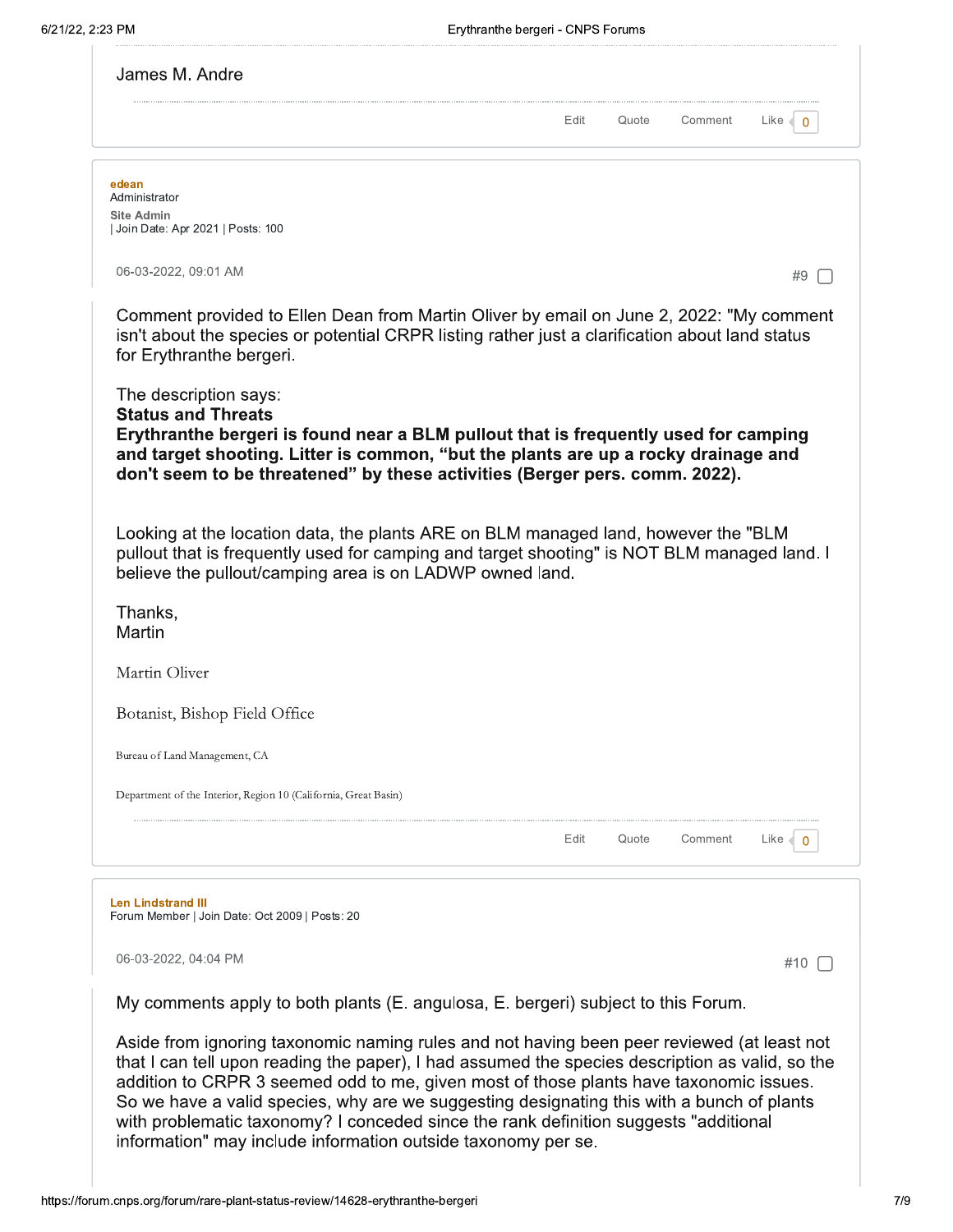#### Erythranthe bergeri - CNPS Forums

Fdit

Quote

The additional comments in this Forum, particularly from Ms. Fraga who is a subject group expert, suggest my assumption regarding the valid taxonomy was incorrect. If this isn't a valid taxon, then why are we proposing this for any ranking? This all seems rushed and unsupported by best available science. If we expect CRPR species to be taken seriously in a regulatory framework, the ranking system best be sound; this seems the opposite. There is a difference between something "new" that needs more work and something that is taxonomically problematic (but otherwise "accepted"). A colleague and I just spent 5+ years publishing a new species with only 2 known occurrences currently (just 1 more than the subject plants here); yet since we performed due diligence ruling out taxonomic issues, we had no reservation suggesting a 1B ranking. Valid taxonomy aside, these papers also lack descriptions of other potential habitat (searched or not), effort spent on these findings, or other information necessary to truly prepare a rank assessment. Those topics are outside of pure species descriptions, but either the papers or other supplemental information need to provide such information to conduct a good assessment. Again, this all seems rushed and incomplete, and two more species heading to Rank 3 Purgatory. I could even get behind a 1B Rank, but not with uncertain taxonomy. Like many, I don't care for our Rank 3 because among other things so many of those plants have been there for decades with no resolution. That said, I can understand why a "placeholder" of sorts is valuable for new taxa we are just learning about. However, that should be reserved for valid taxa. I recommend a CBR at this time until we have these issues rectified.

#### **NaomiFraga**

Forum Member | Join Date: Apr 2020 | Posts: 17

06-05-2022, 06:12 AM

#11  $\Box$ 

Comment

This is a valid taxon which is not to same thing as saying it is an accepted taxon. Under the botanical code, peer review is not required for effective publication. The reason this plant is being proposed for RPR of 3 is not because of a nomenclatural issue (valid publication), but it is because of a taxonomic issue and whether or not this entity will be accepted as a species recognized in CA. There are many valid names that are not recognized or accepted as species and are therefore eventually end up on the CBR list. Mimulus sookensis is a good example. It is a validly published taxon that underwent peer review (was published in Mardono), but the taxonomic experts (Nesom and myself) have elected to treat it as a synonym of Erythranthe nasuta, so it is a CRPR because it is not an accepted taxon.

|                                                                                                                                                                                                                                                                                     | Edit | Quote | Comment | Lıke |
|-------------------------------------------------------------------------------------------------------------------------------------------------------------------------------------------------------------------------------------------------------------------------------------|------|-------|---------|------|
|                                                                                                                                                                                                                                                                                     |      |       |         |      |
| edean<br>Administrator                                                                                                                                                                                                                                                              |      |       |         |      |
| <b>Site Admin</b><br>Join Date: Apr 2021   Posts: 101                                                                                                                                                                                                                               |      |       |         |      |
| Today, 01:21 PM                                                                                                                                                                                                                                                                     |      |       |         | #12  |
| Comment made on June 21, 2022 when this discussion was closed: Based on the available<br>information and comments received, <i>Erythranthe bergeri</i> will be added as a California Rare<br>Plant Rank (CRPR) 3 taxon in the CNPS Inventory. Based on the above comments, there is |      |       |         |      |

disagreement of how to proceed with this species. The expert on this group believes that more taxonomic work is needed and that the questions that need addressing can and will be addressed soon. Rather than postponing a decision on the ranking of this species, we are adding it to CRPR 3 which is a rank expressly defined for taxa with taxonomic ambiguity.